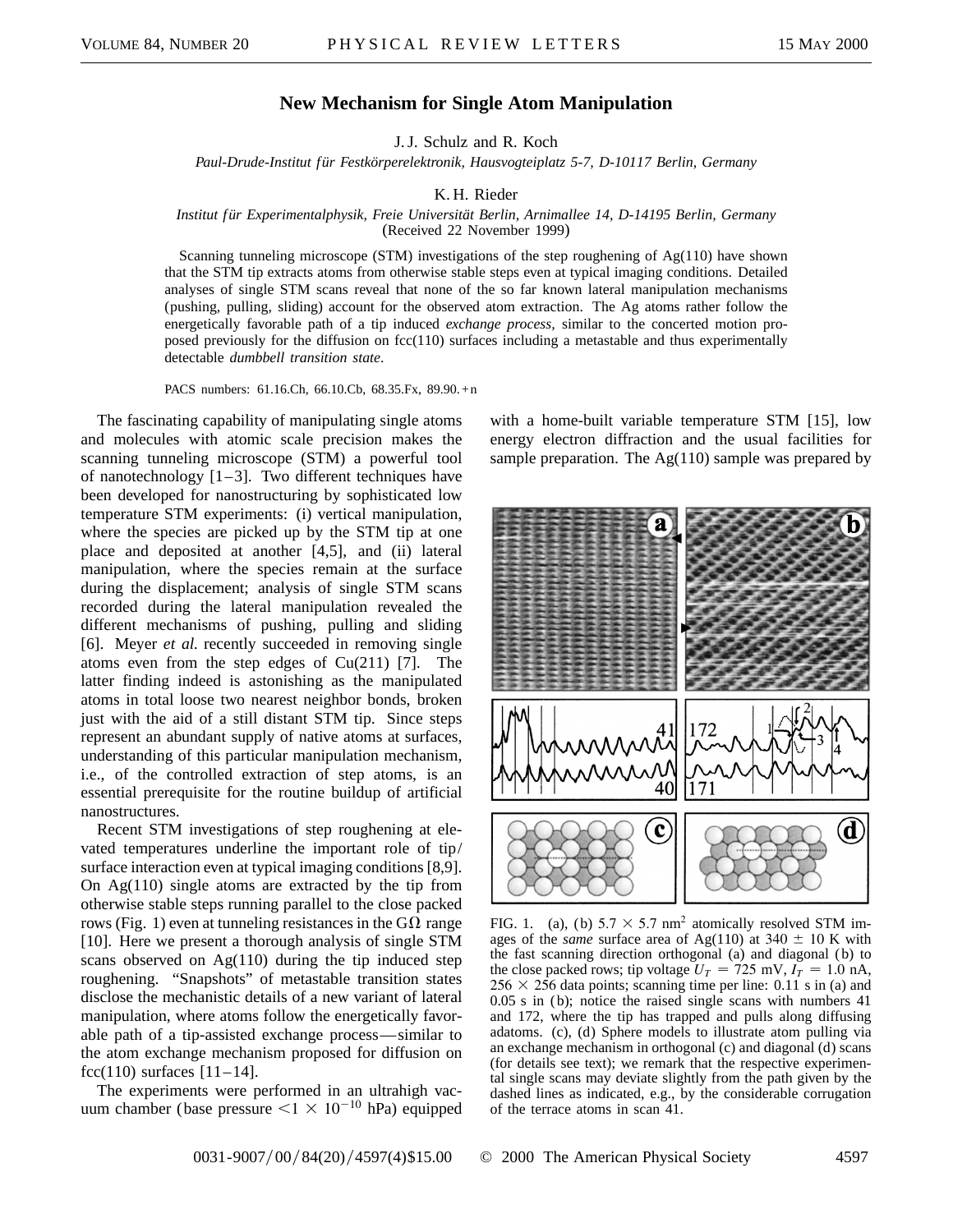repeated cycles of Ne ion bombardment and annealing at 600 K. The STM images were taken in the constant current mode with chemically etched tungsten tips; they were scanned from top to bottom with the fast scanning direction running from left to right, but at different angles with respect to the close packed rows of Ag(110).

The important contribution of an exchange mechanism for diffusion and tip-assisted movement of atoms on Ag(110) can be conceived already from a closer look onto atomically resolved images of interior regions of flat terraces (e.g., Fig. 1). Single scans occasionally are raised by the height of about one monostep indicating that adatoms are imaged by the STM tip (bright stripes in Fig. 1). The corrugation of the lifted scans is shifted by half a lattice period as compared with the underlying terrace (compare subsequent line scans of Fig. 1), thus confirming that indeed *adatoms* are detected at the fourfold hollow sites of the (110) terraces. We remark that atoms intermediately adsorbed at the tip itself would also give rise to lifted scans but *in phase* with the terrace periodicity. Comparison of the two top views of Fig. 1 reveals that the length of the bright stripes depends significantly on the scanning direction, extending typically only one lattice unit, when the fast scanning direction is orthogonal to the close packed rows (Fig. 1a), i.e., along [001], and several lattice units for diagonal scans (Fig. 1b). As in both top views, the *same* surface area is imaged, i.e., guaranteeing identical adatom density, these results point to a participation of the tip. According to previous experimental [11] and theoretical  $[12-14]$  studies, diffusion across the close packed rows of  $fcc(110)$  surfaces preferentially proceeds by an energetically favorable atomic exchange mechanism. Here the diffusing adatom replaces a terrace atom which itself becomes an adatom in one of the two diagonally opposite fourfold hollow sites (compare Fig. 2 while ignoring yellow atoms of upper terrace).

According to theory [12–14] the atom exchange proceeds via a so-called dumbbell configuration, in which the two involved atoms are placed symmetrically in hcp sites along the [001] direction (compare sphere model of Fig. 2b). A detailed analysis of STM images of atomically resolved terraces reveals that on Ag(110) the scanning tip is capable—as precursor of the dumbbell structure—to pull atoms from stable fcc to hcp sites. Figure 3 displays line scans along [001] from "adatom-free" terrace regions of Fig. 4d together with sphere models in side and top view representation; the vertical lines indicate the positions of the topmost close packed rows. Whereas the majority of the lattice sites is imaged without "perturbations" as in Fig. 3a, in about 10% of the scans the corrugation is superposed by small but well resolved peaks (Figs. 3c and 3c). At first sight, these peaks appear to be just noise. A closer look, however, reveals that nearly all of these peaks are located at the flanks of the rows, i.e., directly above the hcp sites, not on top of or in between the rows. It is noteworthy that the position of the peaks can be determined exactly by comparison



FIG. 2 (color). Sphere model of the Ag(110) surface with one monostep illustrating the tip-assisted exchange mechanism at step edges (fast scanning direction is indicated by the arrow): (a) initial configuration with one step edge atom missing (see text); (b) metastable dumbbell configuration (compare Fig. 4b); (c), (d) possible configurations after the extraction of one atom from the step edge. Notice: For illustration of the exchange mechanism for adatom diffusion on (110) terraces, regard the red atom as adatom and ignore the rest of the upper terrace (yellow).

with the neighboring scans. From the fact that only two distinct peak positions are generally observed, electronic and mechanical perturbations or tip instabilities can be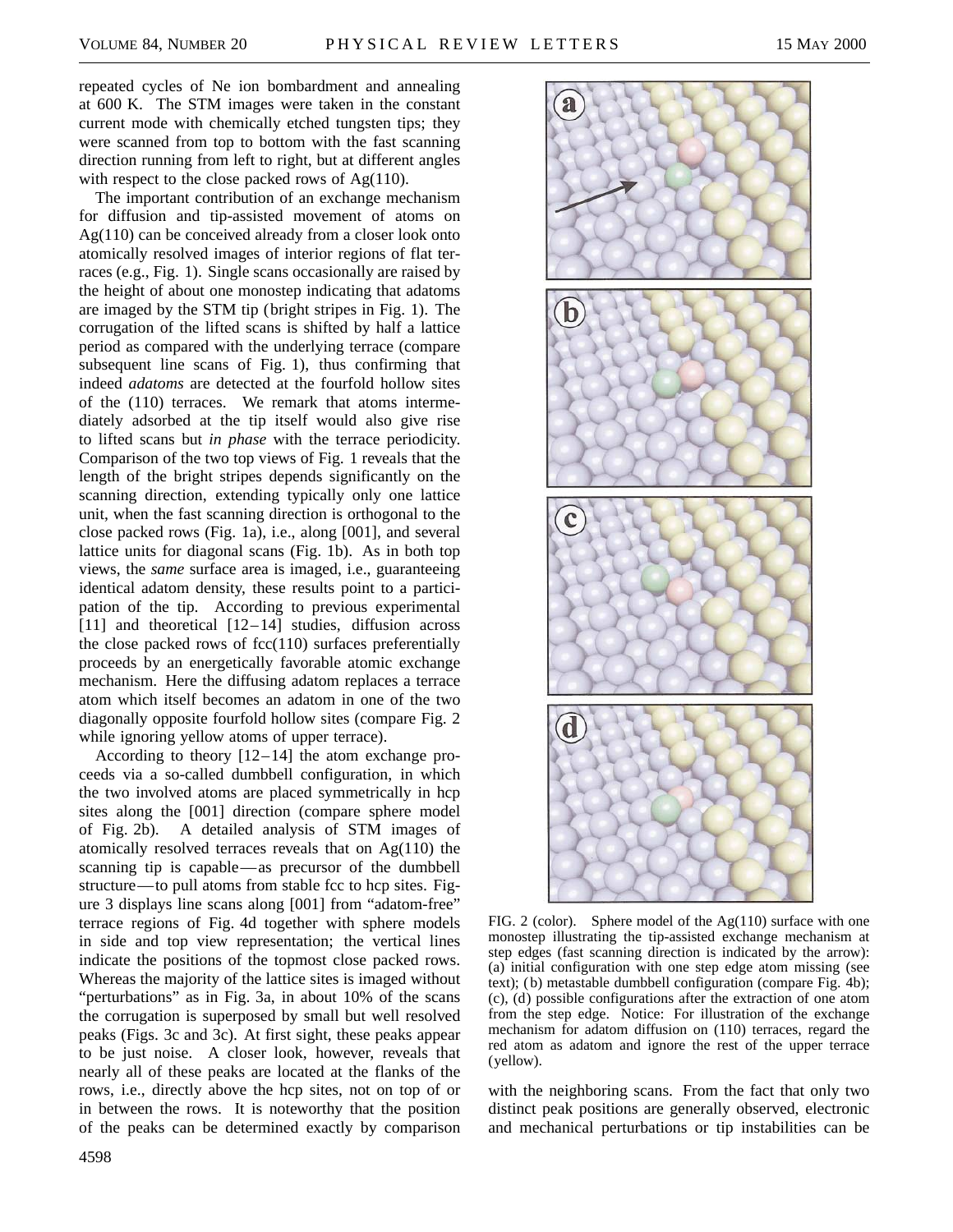

FIG. 3. Line-scan sections from the  $Ag(110)$  terraces of Fig. 4d with sphere models in side and top view representation: (a) undisturbed terrace (section of scan 317); (b), (c) atomic jumps from fcc to hcp sites (sections of scan 494 and 400, respectively).

excluded as explanations, since they should give rise to randomly distributed noise. Obviously, the peaks are the result of real, though only temporary, atomic rearrangements at the surface, namely, when the tip pulls Ag atoms to the hcp sites lying on the right and left side of the rows. We explain this important process in more detail by means of the line scan of Fig. 3b. Coming from the left the tip follows the contours of rows 1 and 2. While moving on to row 3, the just imaged Ag atom of row 2—attracted by the tip—suddenly jumps to the respective hcp site (compare sphere model of Fig. 3b). Consequently, the feedback loop of the STM retracts the tip (as fast as possible) causing the stabilizing attractive force to diminish. As the Ag atom returns to its (stable) original site, the tip is approached again and the normal scanning continues. In general, atomic motions are very fast compared with the velocity of the feedback loop.



FIG. 4. (a)–(c) Line-scan sections from the step edges of (d) with sphere models in side and top view representation: (a) undisturbed step edge (scan 160); (b) dumbbell configuration (scan 319; compare Fig. 2b); (c) decay of the dumbbell configuration (scan 508). (d)  $12 \times 12$  nm<sup>2</sup> STM image showing steps of Ag(110) at  $310 \pm 5$  K; tip voltage  $U_T = -153$  mV,  $I_T = 0.5$  nA,  $512 \times 512$  data points; scanning time per line 0.33 s, per image 338 s.

Therefore an analogous process is observed also in the opposite direction (Fig. 3c). In this case, the Ag atom of row 3 jumps towards the approaching tip into the respective hcp site.

After analyzing the tip induced processes on the (110) terraces, we now can turn to the mechanism for the tipassisted extraction of atoms from step edges. Recently we have demonstrated that straight  $[1\overline{1}0]$  steps of Ag(110) are completely stable in the absence of an STM tip but roughen upon scanning, because Ag atoms are pulled out [10]. The steps usually appear fringy in STM images (e.g., Fig. 4d) due to the rapid movement of the generated kinks [16]. Figures 4a–4c display three different line scans taken from Fig. 4d, which are observed with nearly equal probability (20%–30%) at the fringy step edges of Ag(110). The line scan of Fig. 4a shows the expected contour of a step edge: Approaching from the left the tip images small undulations of the close packed rows; at the step edge the tip is pulled back and finally the upper terrace is imaged. The maximum slope at the step edge is determined by the preset velocity of the STM feedback loop as well as the data point density. The scan of Fig. 4b shows a different behavior. An additional broad shoulder is detected with a height of approximately  $2/3$  of a monostep. Also here tip effects can be excluded as a possible explanation. On the one hand, similar scans are obtained with completely different STM tips, exchanged as whole or microscopically modified *in situ*. On the other hand, the different scans are obtained from one STM image such as Fig. 4d, with no hint that the tip has changed while taking the image. Of course, all other parameters, such as the tunneling current and voltage, temperature, and the settings of the feedback loop, are constant during taking an image; therefore any dependence on these parameters can be excluded also. Thus, the shape of the scans indeed reflects structural information.

Assuming that the tip—analogous to the findings on the terraces—pulls atoms into the hcp sites lying close to the step edges leads to the scenario illustrated in Fig. 2; we consider here a geometry, where one atom in the step edge is missing (see discussion below): As usual, the tip approaches from the left. When it reaches the close packed row in front of the step, due to the attractive tip force a Ag atom jumps from its fcc site to the hcp site on its left. At the same time—at least on the time scale of the tip motion—a step edge atom moves into the neighboring hcp site, thus forming the symmetric arrangement of two atoms in hcp sites, i.e., the dumbbell configuration illustrated in Fig. 2b. The tip retracts to scan the dumbbell, which in accordance with the hard sphere model exhibits a height of  $2/3$  of a monostep. Eventually the tip continues scanning on the upper terrace.

The good agreement of the experimental values of both the height and the lateral position of the dumbbell (Fig. 4b) with that of a hard sphere model (Fig. 2b) provides striking evidence that we indeed succeeded to detect the metastable intermediate state of the exchange mechanism. The